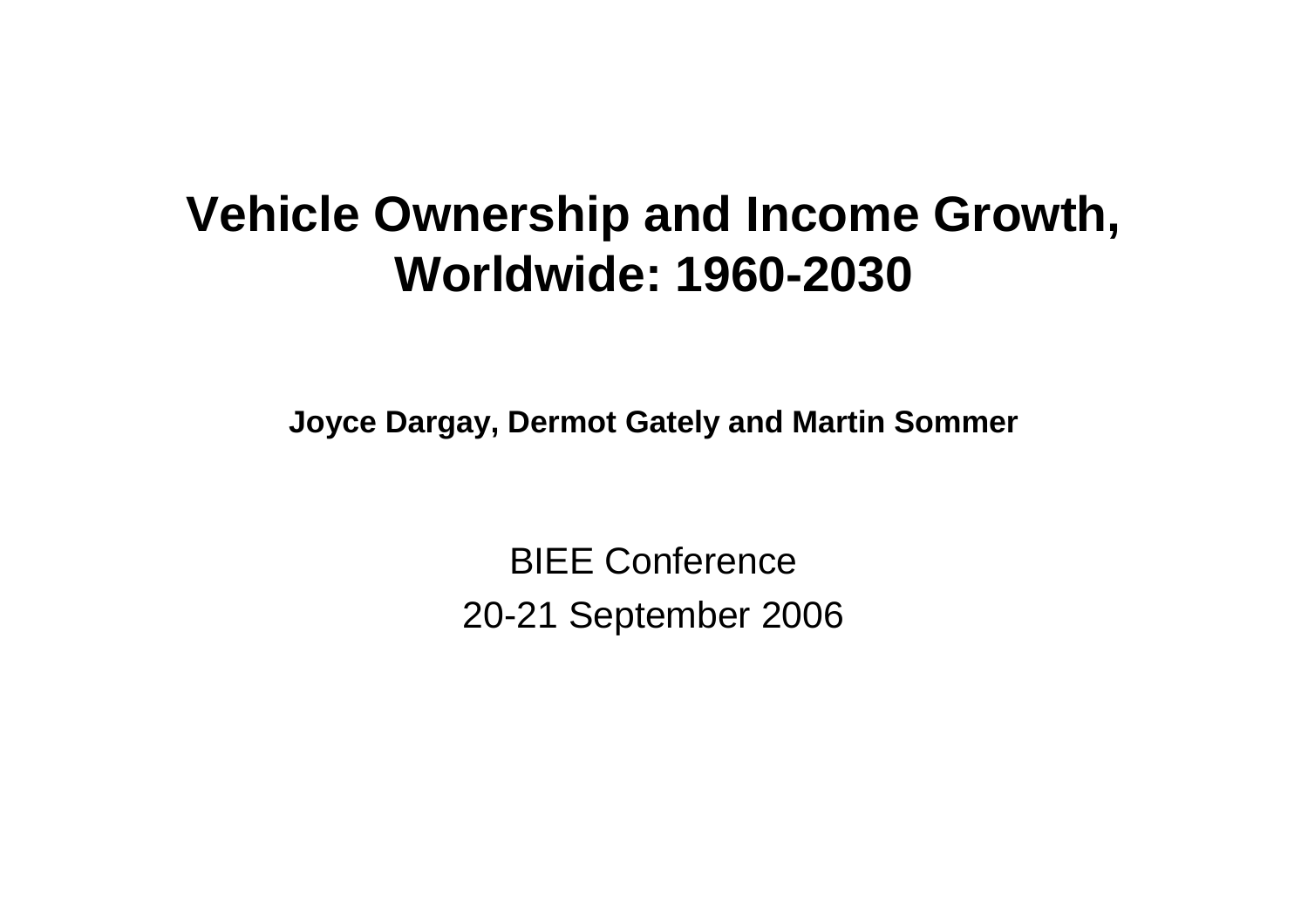## **Vehicle Ownership and Income Growth, Worldwide: 1960-2030**

• **Use historical data 1960-2002 for 45 countries (75% of world's population) to model the relationship between vehicle ownership and percapita income, and make projections 2002-2030**

- **Relationship between vehicle ownership and per-capita income is highly non-linear.**
- **We use an S-shaped Gompertz function to model this relationship.**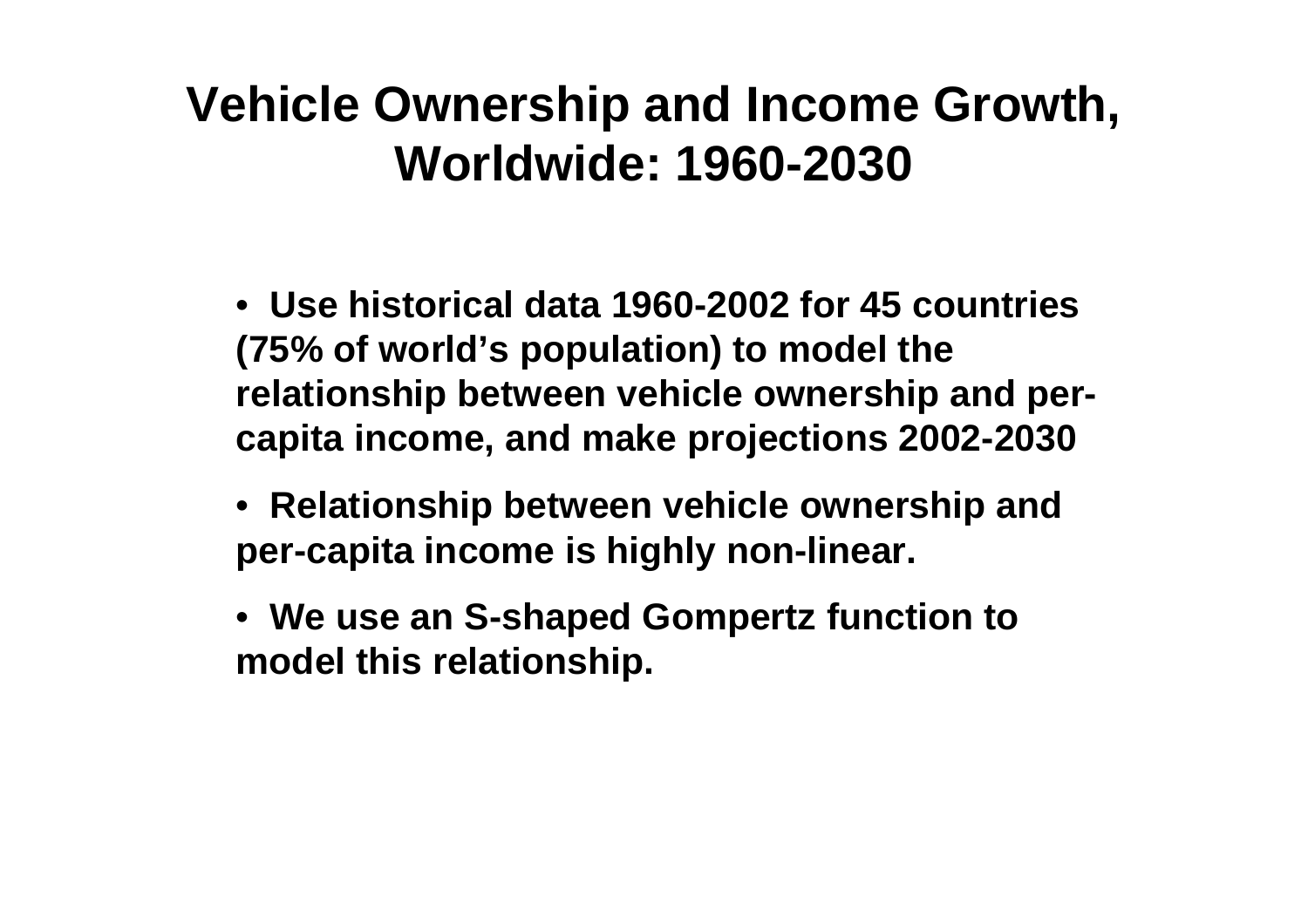Growth in Vehicle Ownership and Per-Capita Income: Germany, Japan, South Korea, USA

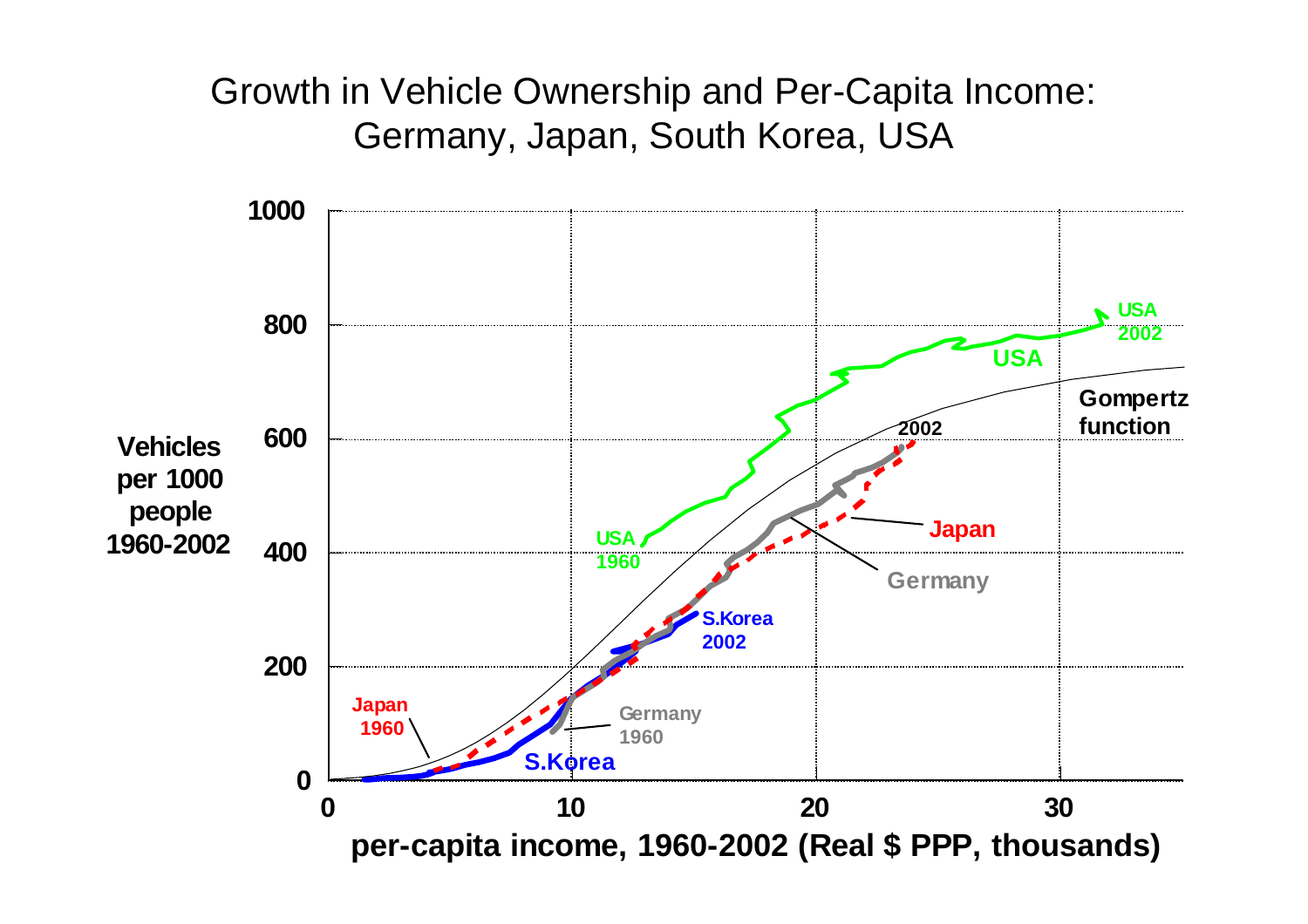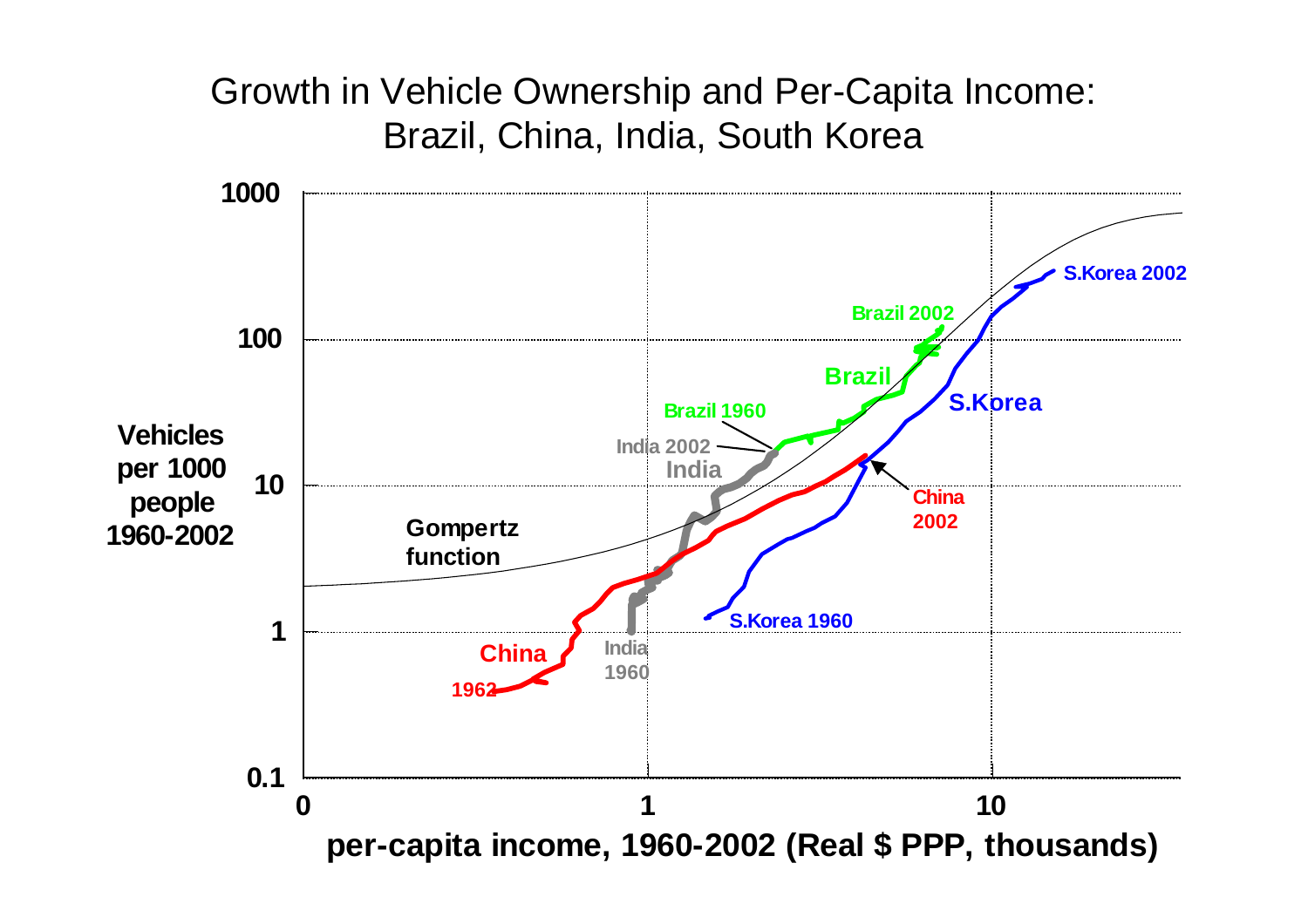Modeling Vehicle Ownership as a function of Per-Capita Income: An illustrative S-shaped Gompertz function

- Vehicle ownership grows slowly at lowest income levels
- about twice as rapidly as income in \$3000-\$10000 range
- about as fast as income in range of \$12000-\$18000
- quite slowly at highest income levels, as saturation is approached.

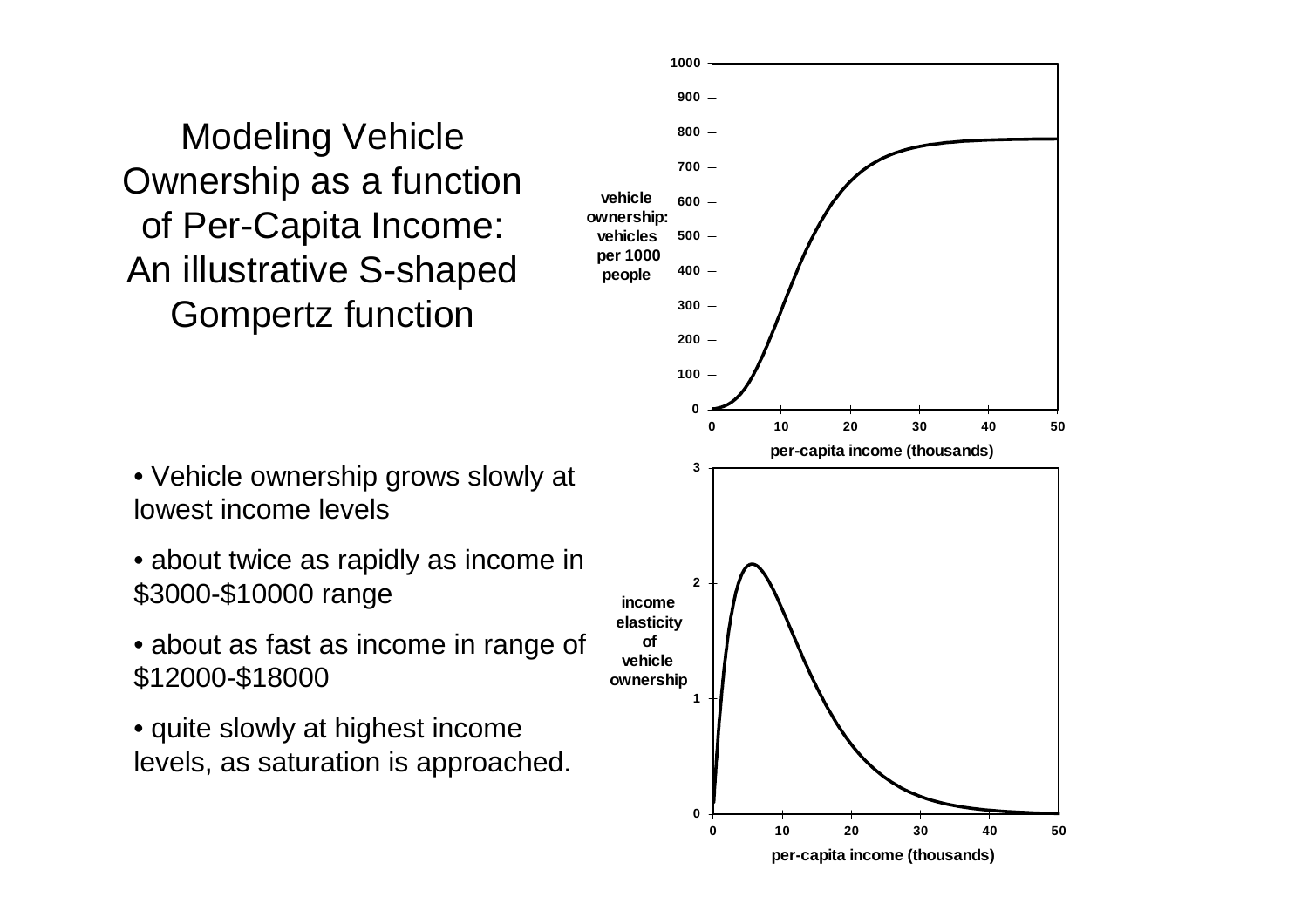# Vehicle model

Gompertz function relates long-run vehicles per capita, *V\*,* to per capita income, *GDP*

$$
V_{i,t}^* = \gamma_{i,t} e^{\alpha e^{\beta_i GDP_{i,t}}}
$$

Dynamics: Partial Adjustment Mechanism

$$
V_{i,t} = V_{i,t-1} + \theta (V_{i,t}^* - V_{i,t-1})
$$

Saturation level  $(y)$ 

depends on population density (*D*) and urbanization (*U*)

$$
\gamma_{i,t} = \overline{\gamma} + \lambda D_{i,t}^a + \varphi U_{i,t}^a
$$

*D* and *U* adjusted so that USA defines maximum saturation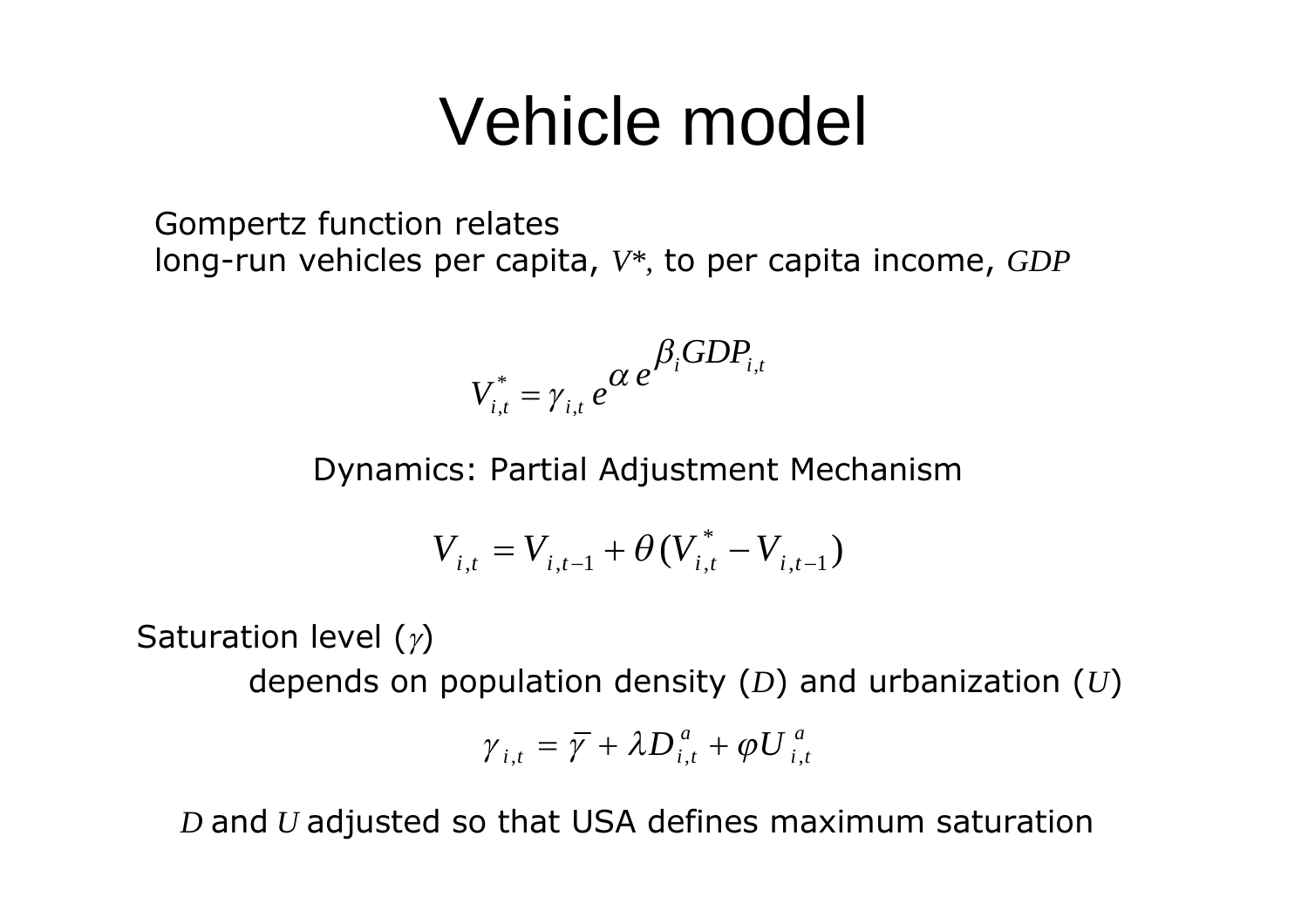|                       | per-capita GDP<br>(thousands, real, PPP) |                | Vehicles per 1000<br>population  |      |      | <b>Total Vehicles</b><br>(millions) |      |      | ratio of<br>growth               |                                                 |
|-----------------------|------------------------------------------|----------------|----------------------------------|------|------|-------------------------------------|------|------|----------------------------------|-------------------------------------------------|
| Country               | 2002                                     | 2030           | Average<br>annual<br>growth rate | 2002 | 2030 | Average<br>annual<br>growth rate    | 2002 | 2030 | Average<br>annual<br>growth rate | rates:<br>Veh.Own. to<br>per-cap.<br><b>GDP</b> |
| <b>United States</b>  | 32                                       | 57             | 2.1%                             | 812  | 849  | 0.2%                                | 234  | 314  | 1.1%                             | 0.08                                            |
| Germany               | 23                                       | 38             | 1.7%                             | 586  | 705  | 0.7%                                | 48   | 57   | $0.6\%$                          | 0.38                                            |
| France                | 24                                       | 41             | 2.0%                             | 576  | 779  | 1.1%                                | 35   | 50   | 1.3%                             | 0.54                                            |
| <b>Great Britain</b>  | 24                                       | 43             | 2.2%                             | 515  | 685  | 1.0%                                | 31   | 44   | 1.3%                             | 0.47                                            |
| Japan                 | 24                                       | 42             | 2.0%                             | 599  | 716  | $0.6\%$                             | 76   | 87   | 0.5%                             | 0.31                                            |
| <b>Brazil</b>         | $\overline{\mathcal{L}}$                 | 16             | 2.9%                             | 121  | 377  | 4.1%                                | 21   | 84   | 5.1%                             | 1.43                                            |
| China                 | $\overline{4}$                           | 16             | 4.8%                             | 16   | 269  | 10.6%                               | 21   | 390  | 11.1%                            | 2.20                                            |
| Indonesia             | 3                                        | $\overline{7}$ | 3.4%                             | 29   | 166  | 6.5%                                | 6    | 46   | 7.4%                             | 1.89                                            |
| India                 | 2                                        | 6              | 3.5%                             | 17   | 110  | 7.0%                                | 17   | 156  | 8.1%                             | 1.98                                            |
| <b>OECD</b> Total     | 22                                       | 42             | 1.5%                             | 548  | 713  | $0.6\%$                             | 617  | 908  | 1.4%                             | 0.42                                            |
| <b>Non-OECD Total</b> | $\overline{\mathbf{4}}$                  | 9              | $2.2\%$                          | 38   | 169  | 3.6%                                | 195  | 1172 | 6.6%                             | 1.61                                            |
| <b>Total World</b>    | 7                                        | 14             | $1.7\%$                          | 130  | 254  | 1.6%                                | 812  | 2080 | $3.4\%$                          | 0.94                                            |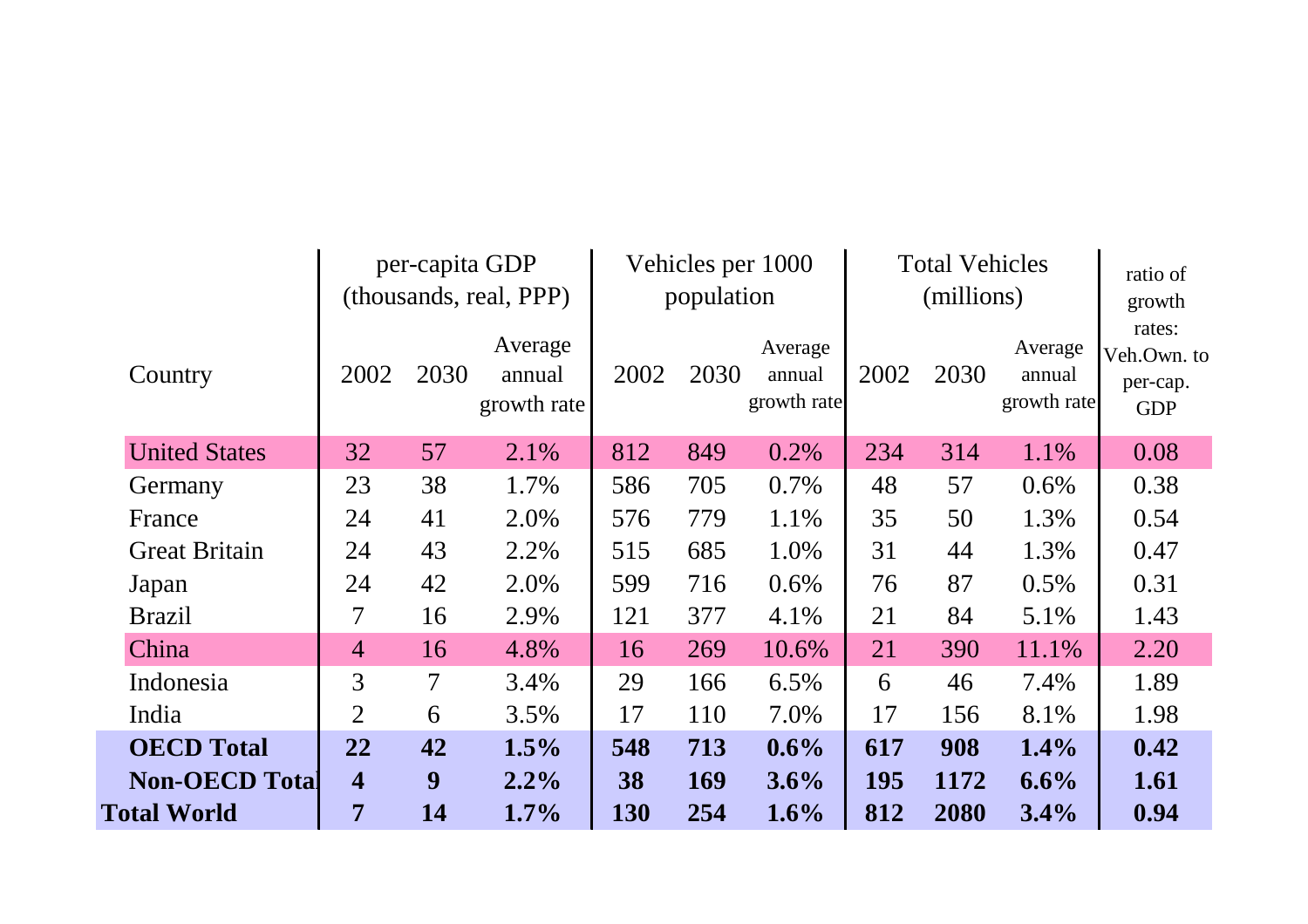#### Income Elasticity of Vehicle Ownership and Level of Per-capita Income: Historical, 1970-2002

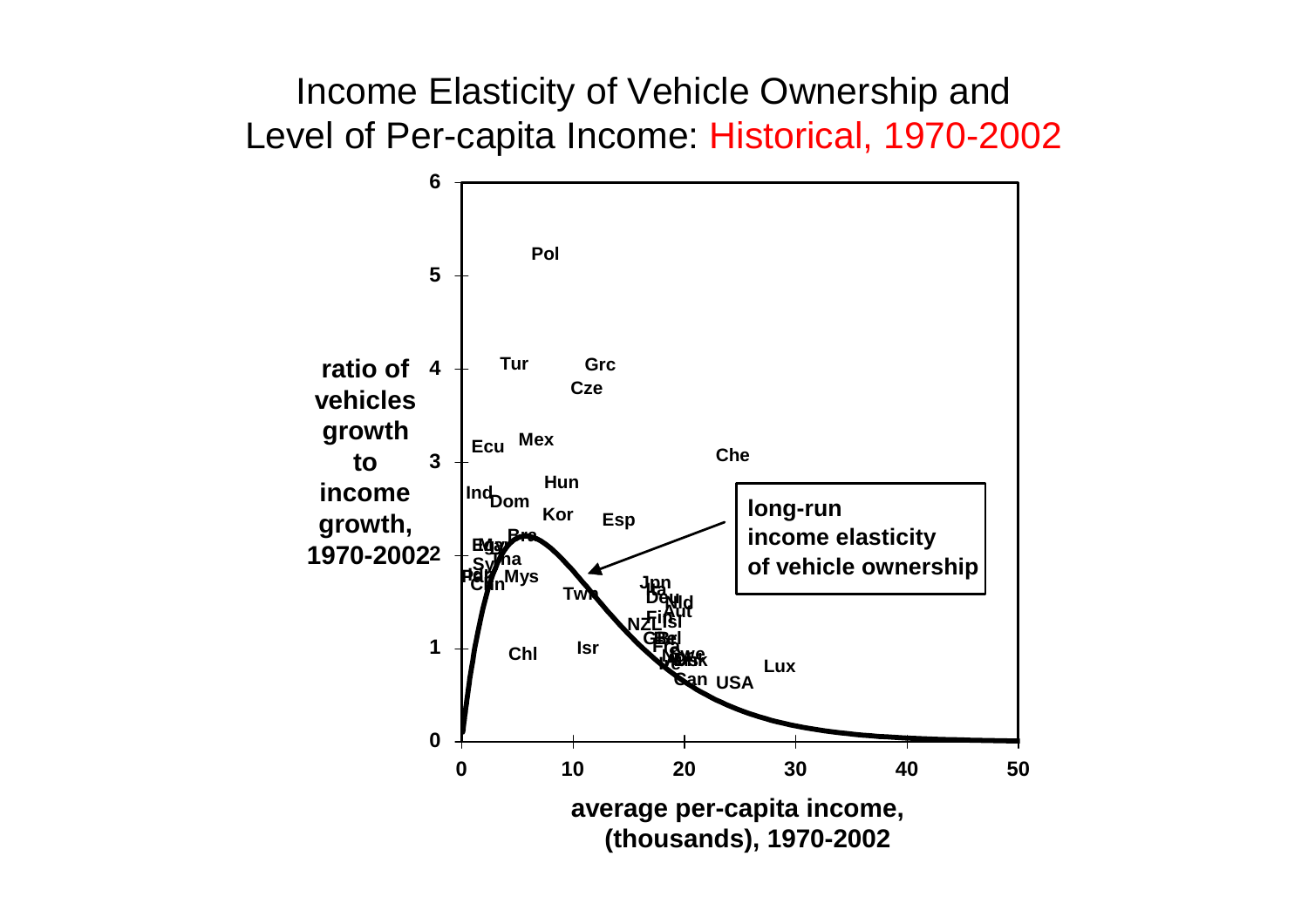Income Elasticity of Vehicle Ownership and Level of Per-capita Income: Projected, 2002-2030

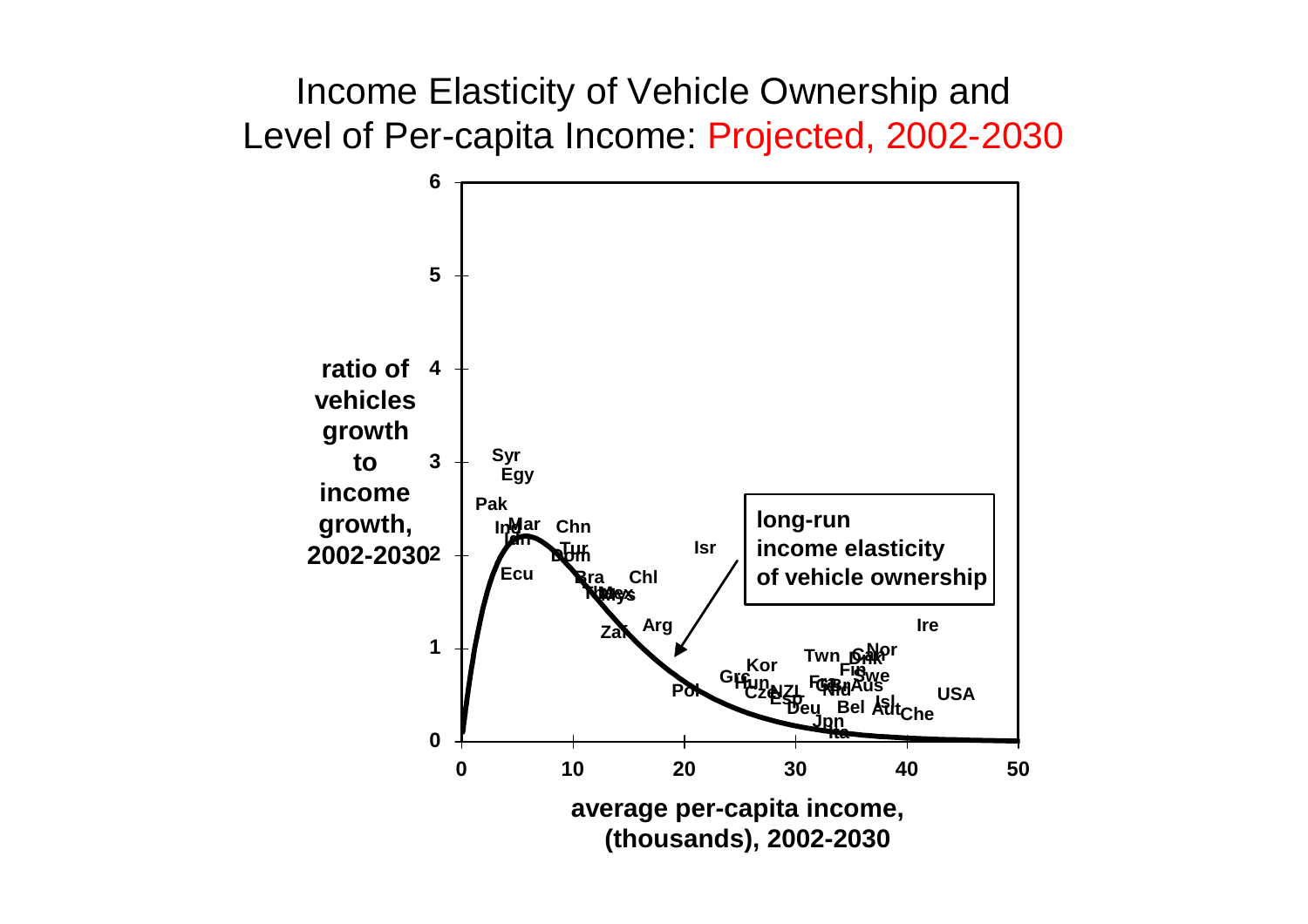#### Growth in Vehicle Ownership and Per-Capita Income, **Historical: 1960-2002**

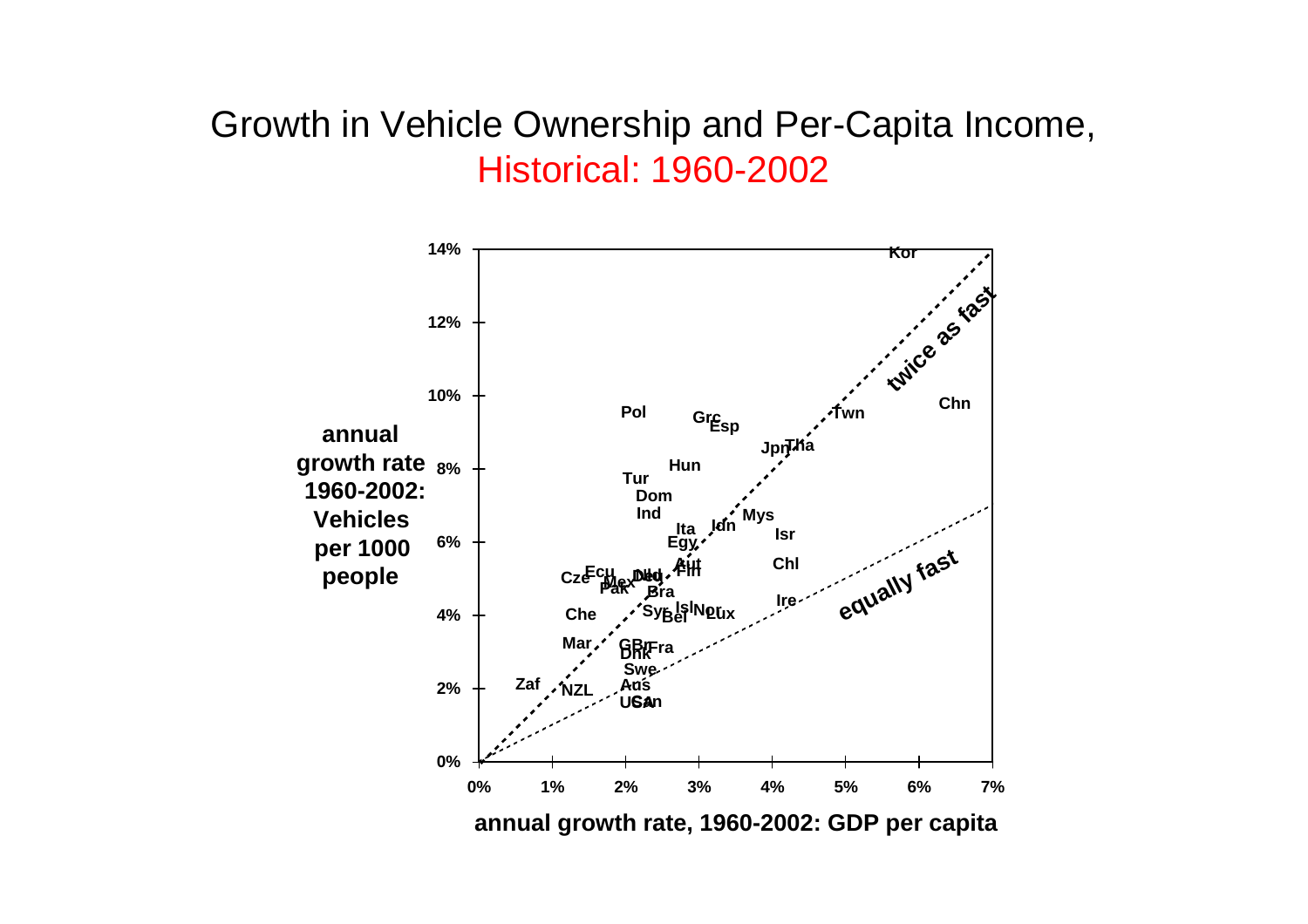#### Growth in Vehicle Ownership and Per-Capita Income, **Projected: 2002-2030**

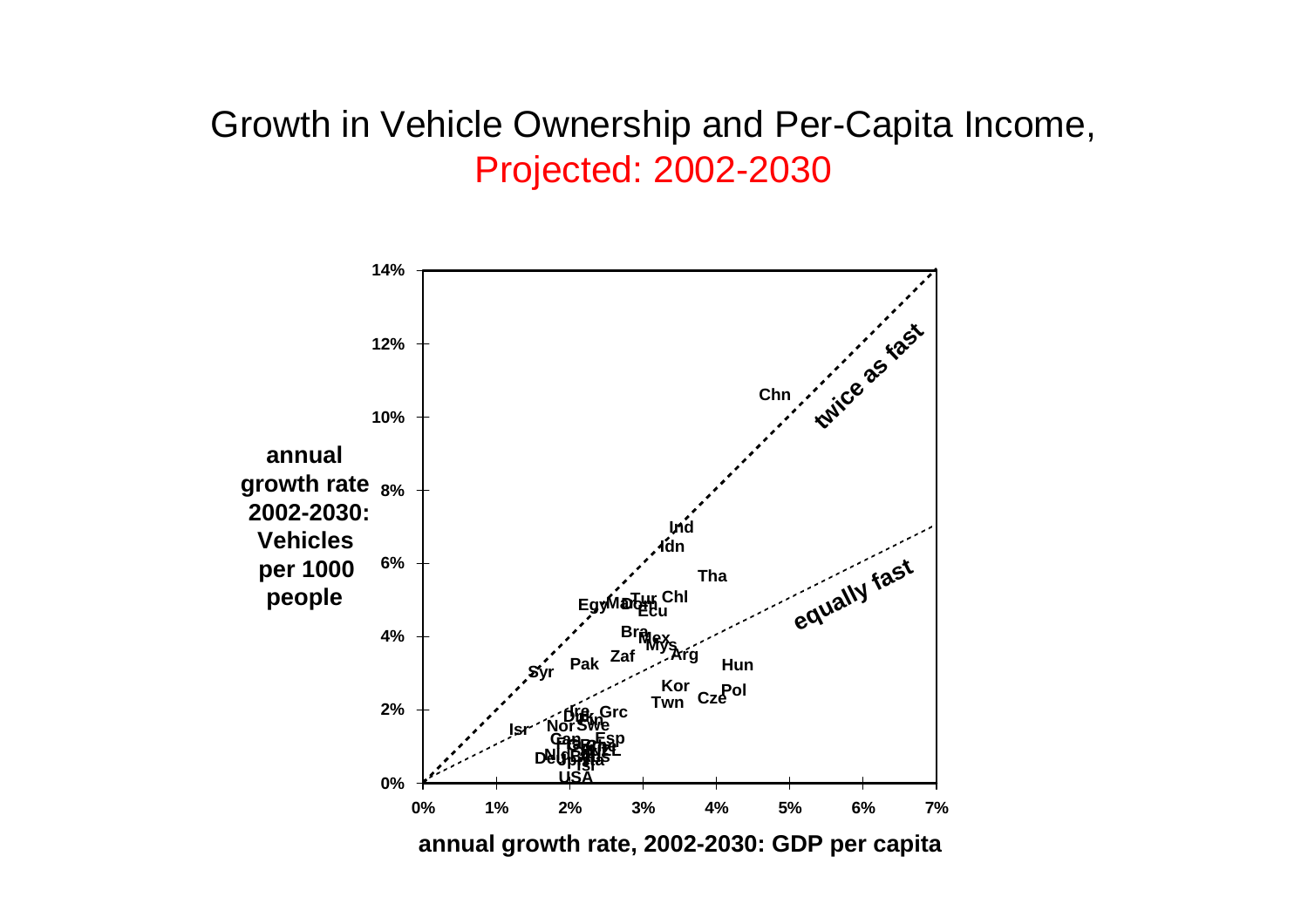Ratio of Growth Rate of Vehicle Ownership to Growth Rate of Per-Capita Income, Historical and Projected

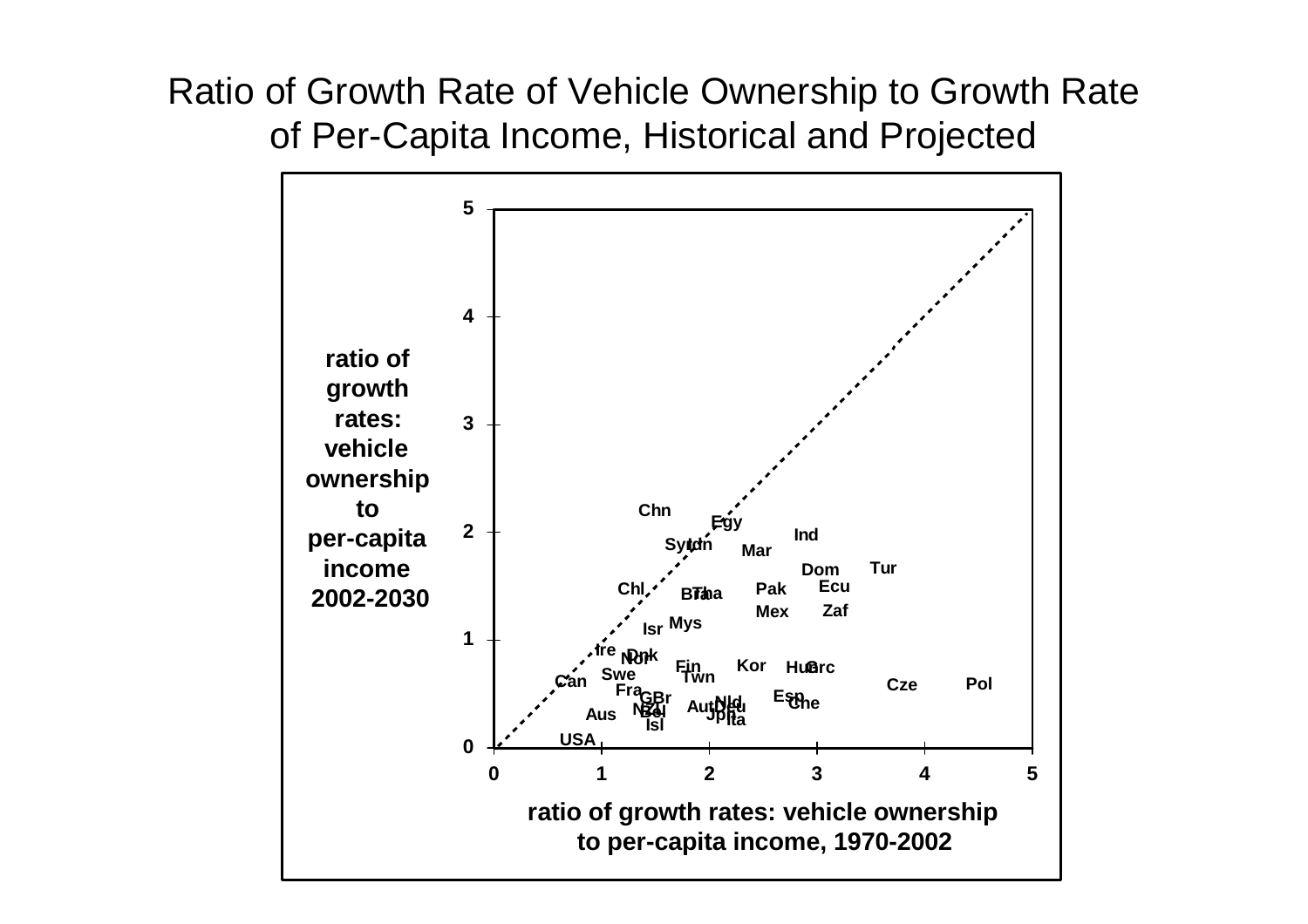#### Vehicle Ownership and Per-Capita Income: 8 countries

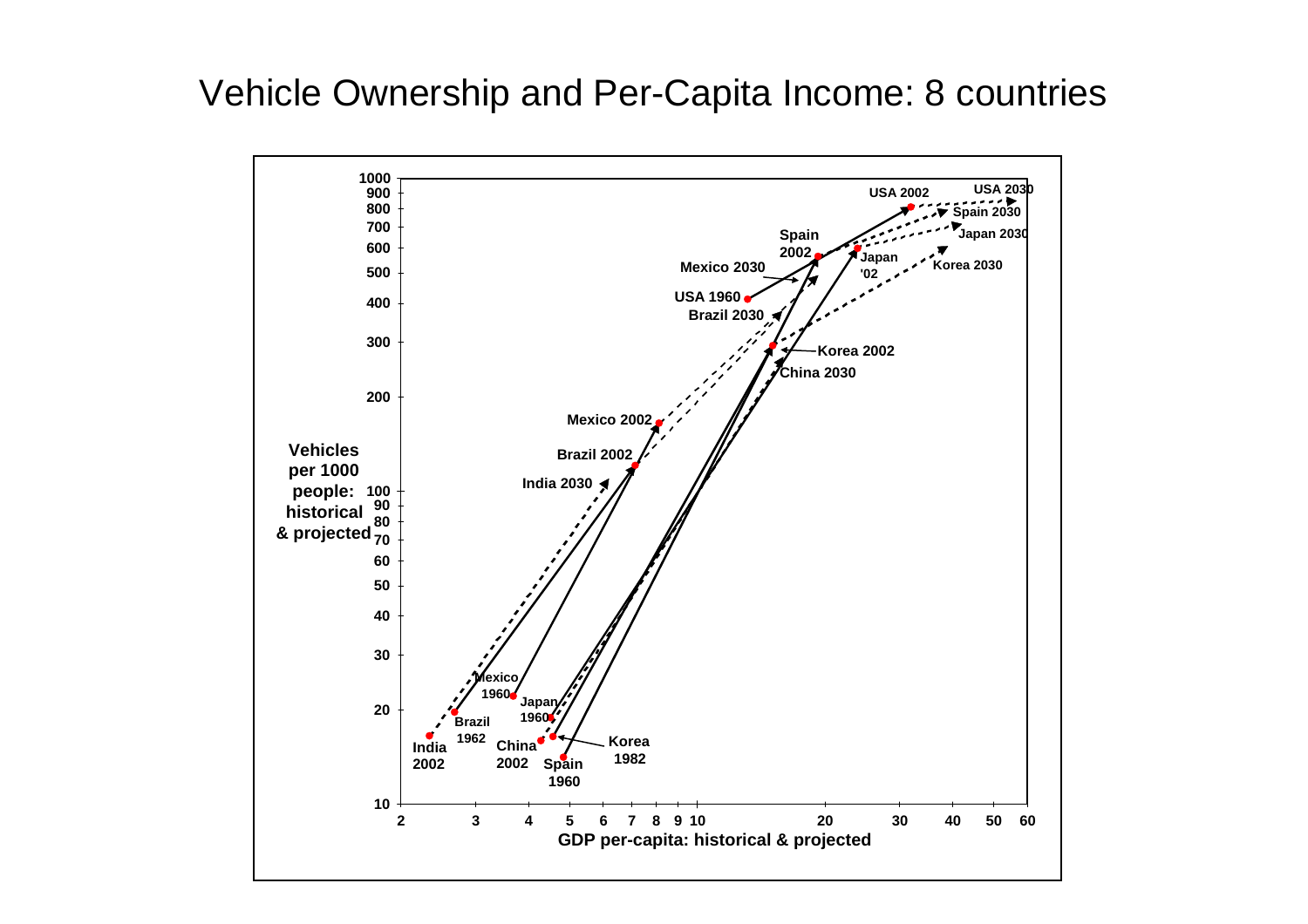**Countries' Estimated Vehicle Ownership Saturation Levels** and Income Levels at which Vehicle Ownership = 200

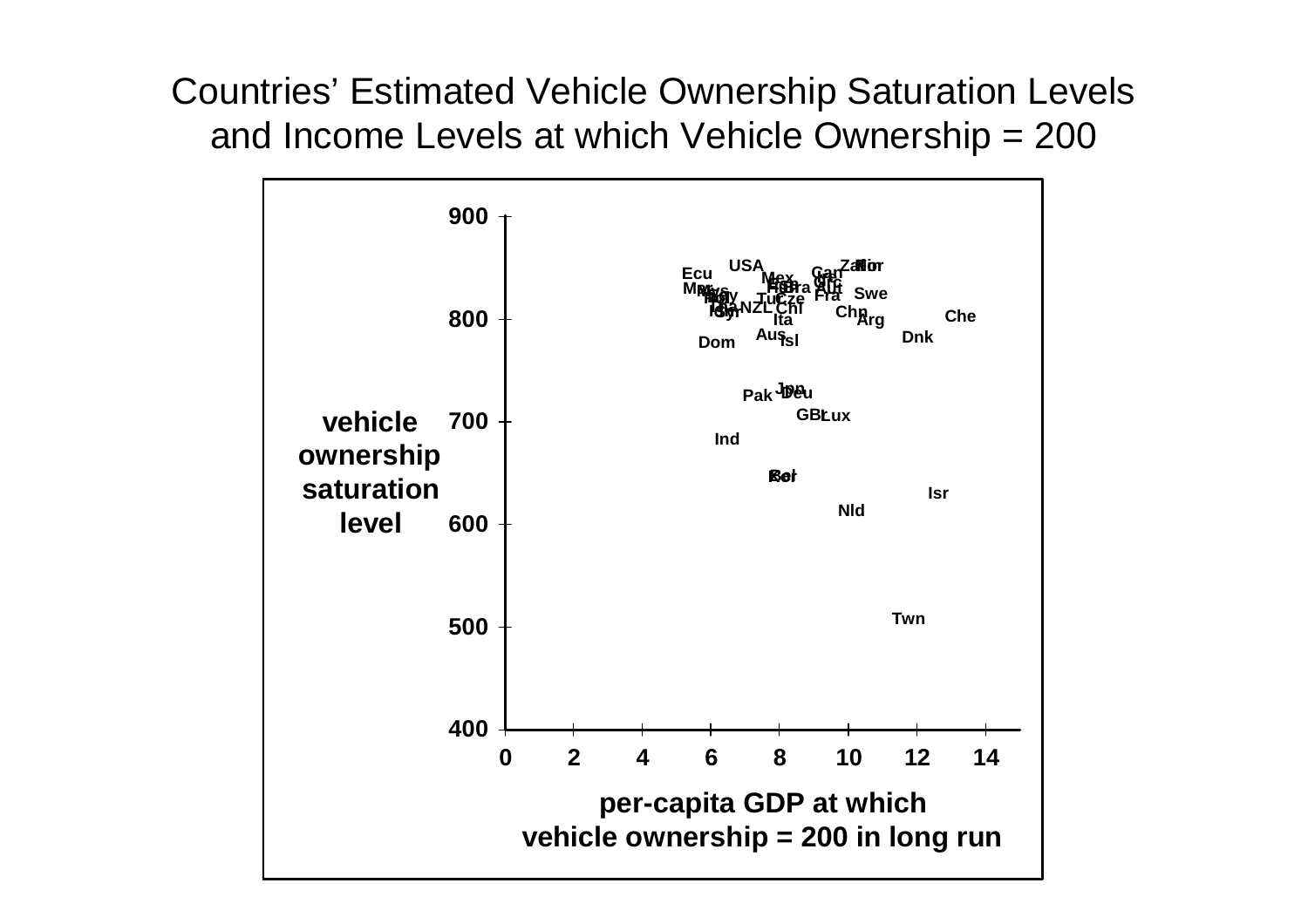#### **History 1960-2002 and Projections 2002-2030: Total Vehicles**

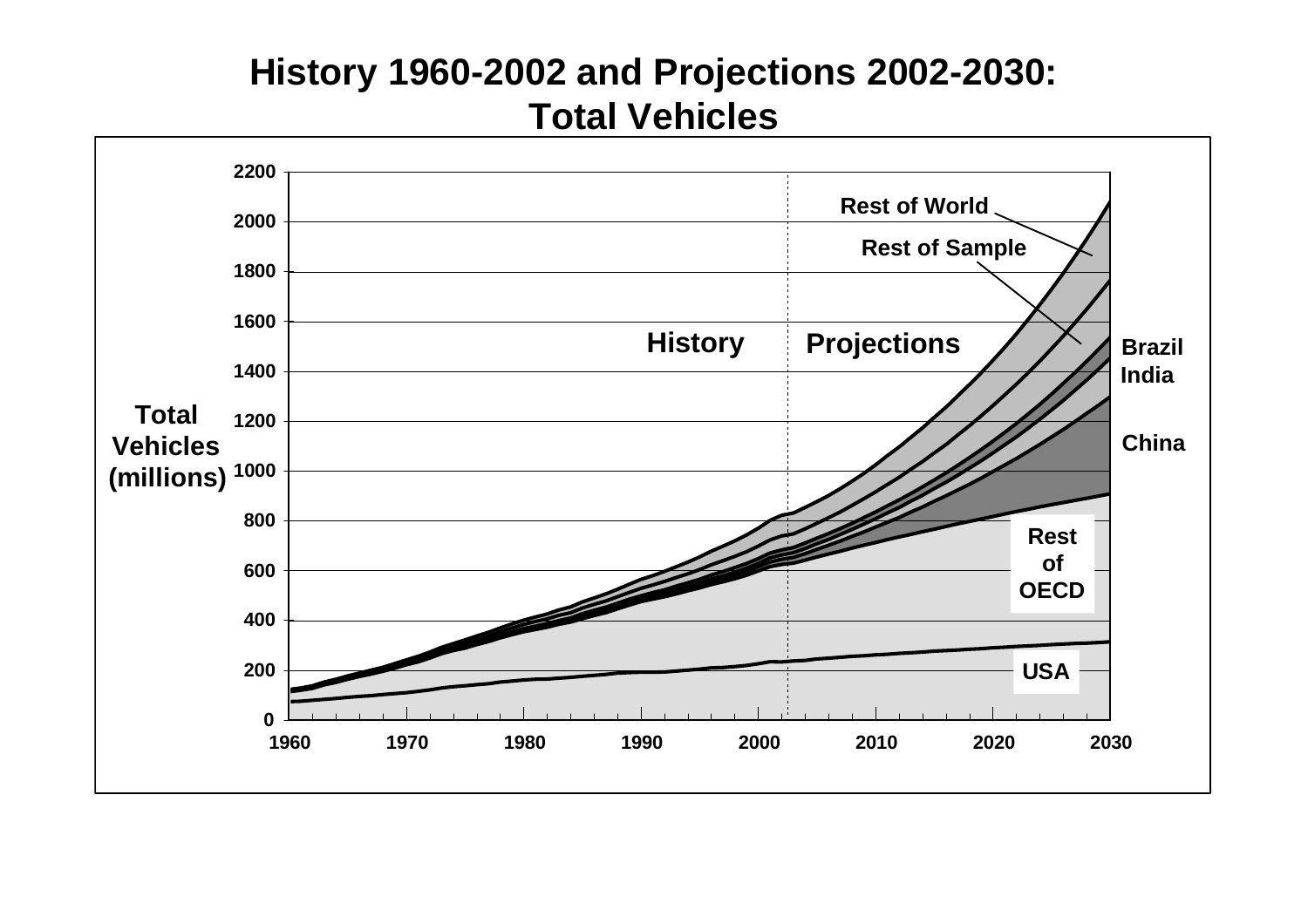#### Regional Shares of the Absolute Increase in GDP and Total Vehicles, 2002-2030

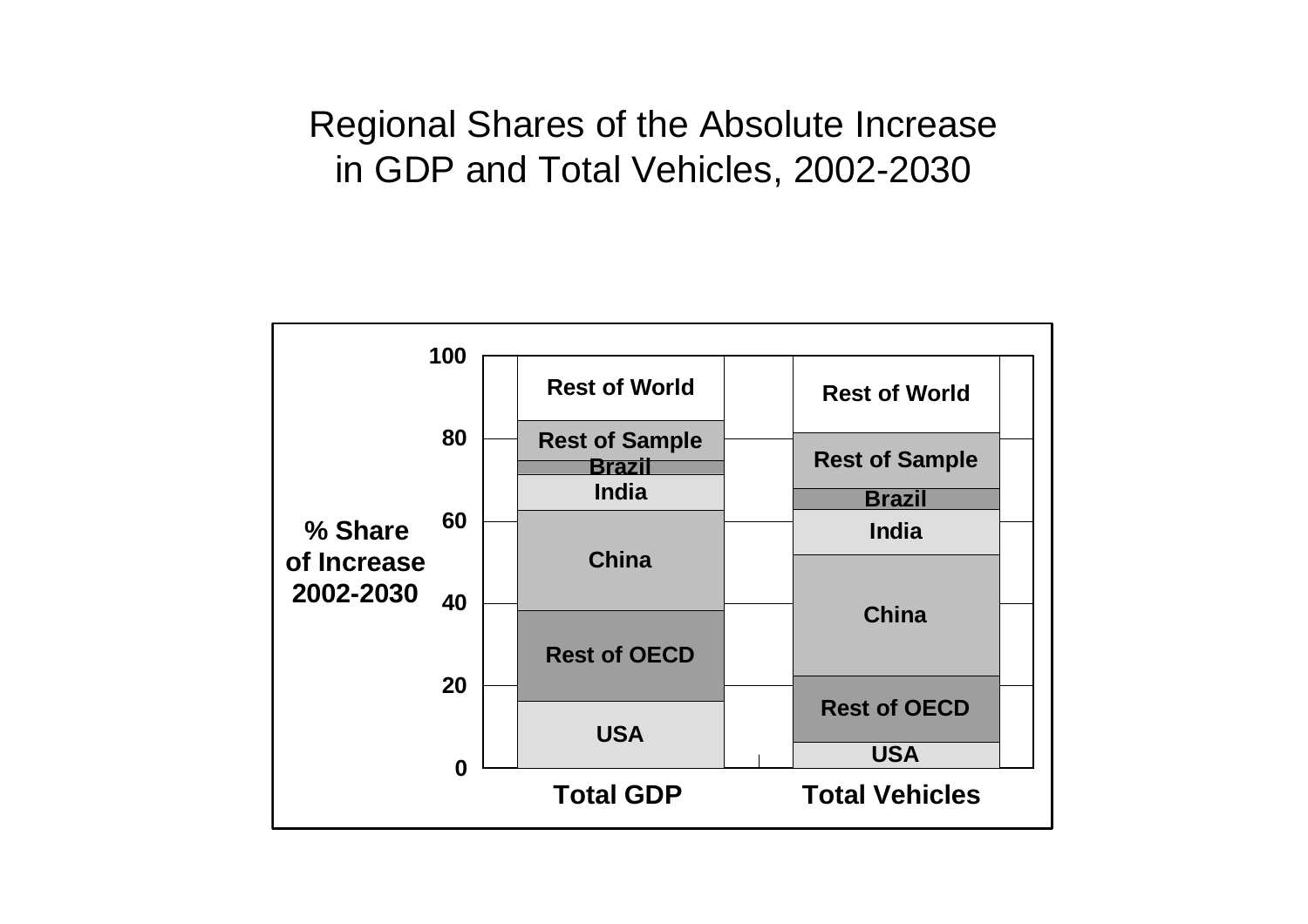Fuel per Vehicle and Vehicle Ownership for Selected Countries, 1971-2002. As vehicle ownership increases, fuel per vehicle declines.